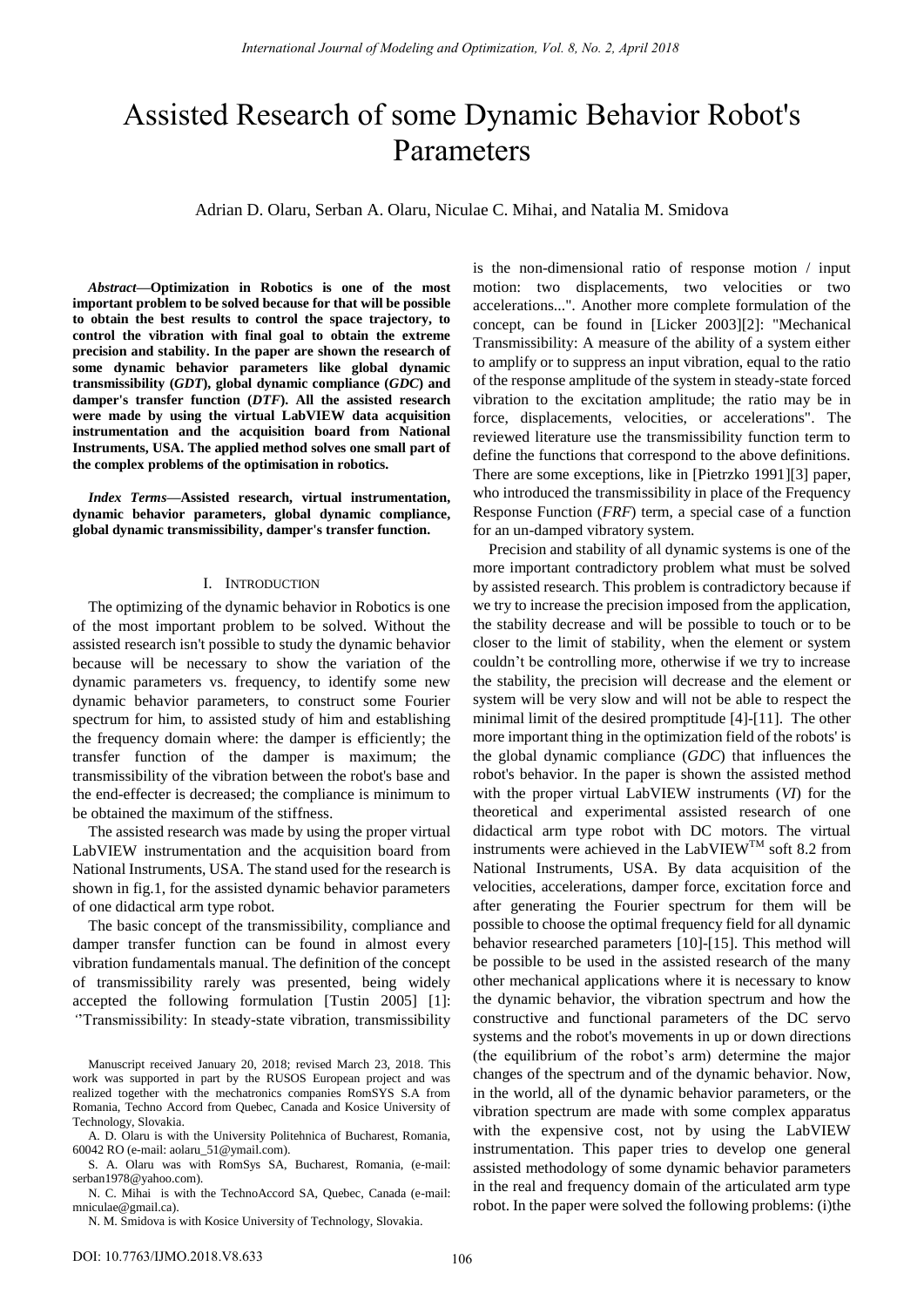theoretical and the experimental assisted research with data acquisition by using the proper theoretical and experimental LabVIEW *VI*; (ii)the optimization of the dynamic behavior with the virtual proper *VI*-s, by establishing the frequency field of the maximum of the damper force (*DTF*), the minimum of the global dynamic compliance (*GDC*), the minimum of the global dynamic transmissibility in the frequency field (*GDT*).

The Global Dynamic Compliance (*GDC*), the Global Dynamic Transmisibility (*GDT*), the Damper Transfer Function (*DTF*) [16]-[20] are some of the most important parameters of the dynamic behavior of the industrial robot. In the manufacturing systems is necessary to know the vibration behavior of the maschine where will be put the robot, the Viscose Global Dynamic Damper Coefficient (*VGDDC*), or the Viscose Global Dynamic Damper Equivalent Coefficient (*VGDDEC*) of his structure and how the variation of accelerations determines the damped mechanical vibrations of the application, to avoid the resonance frequencies from the Fourier spectrum. The paper shows for the first time one assisted research method with proper virtual LabVIEWTM instruments for determining the *GDC*, *GDT*, *DTF* of the stationary robots. These virtual apparatus that were designed are generally and they can be used in many others mechanical researches and applications. Now, in the world, the *GDC, GDT* and *DTF* are not determined for the robots in this maner and for that this paper presents a novelty in the Robotics field [21]-[54].

#### II. THE ASSISTED RESEARCH

### *A. Stand Used in the Assisted Research*

 In all assisted research study cases, the design, modeling and simulation offer some on-line results what can be used to choose some optimal values of the constructive and functional parameters to obtain one required dynamic behavior: without vibration components in the resonance field, without vibration with large amplitudes, one short acceleration time in concordance with the accepted vibration field, minimal stationary errors of the space trajectory of the end-effecter, one bigger Bode frequency to assure one minimum acceleration time, one higher cutting Bode frequency, one higher proper and natural frequencies. In the proper assisted research papers [9]-[11], [15] were shown some results that can be used by the researchers in the robot design activities.



Fig. 1. Research setup of the *GDC*, *GDT*, *DTF.* 

The experimental setup contents the followings: - the didactical arm type robot that used for the research;- the exciter systems with the following components: frequency generator to assure the periodical sinusoidal signal with different frequencies and amplitudes; the amplifier to increase the applied electrical tension to the exciter; the electro dynamic exciter that transform the electrical exciter tension in the exciter force with different magnitude and frequencies; - the measure system with the following components: the inductive transducer to determine the damper force; the air damper; the inductive Hottinger bridge to measure the damper force; the tacho to determine by integration the displacement of the robot's arm; the electrical resistance positioned on the excitation electrical wire to measure the tension loss and convert them in to the excitation force; two accelerometers to measure the acceleration on the robot's base and end-effecter; the connector of the acquisition board; the acquisition board from National Instruments, USA; the LabVIEW soft and the acquisition virtual instrument *VI* for the 5 channels- robot's base acceleration, end-effecter robot's acceleration, excitation force, velocity of the robot's arm and damper force.



Fig. 2. The part of the setup: a) air damper; b) air damper with inductive traducer.

## *B. The Research Method*

The assisted method for the research of the *GDC*, *GDT*, *DTF* used the acquisition data from the traducers and used the following mathematical forms:

$$
GDC = \frac{FFT(x)}{FFT(F_{ex})}
$$
 (1)

$$
GDT = \frac{FFT(a_{end})}{FFT(a_{base})}
$$
 (2)

$$
DTF = \frac{FFT(F_d)}{FFT(F_{ex})}
$$
 (3)

where: *GDC*- global dynamic compliance; *FFT*(x)- fast Fourier transform of the displacement of the robot's arm;  $FFT(F_{ex})$ - fast Fourier transform of the excitation force on the robot's base; *GDT*- global dynamic transmissibility; *FFT*(a<sub>end</sub>)- fast Fourier transform of the robot's end-effecter acceleration;  $FFT(a_{base})$ - fast Fourier transform of the robot's base acceleration; *DTF*- dynamic transfer function; *FFT*(F<sub>d</sub>)-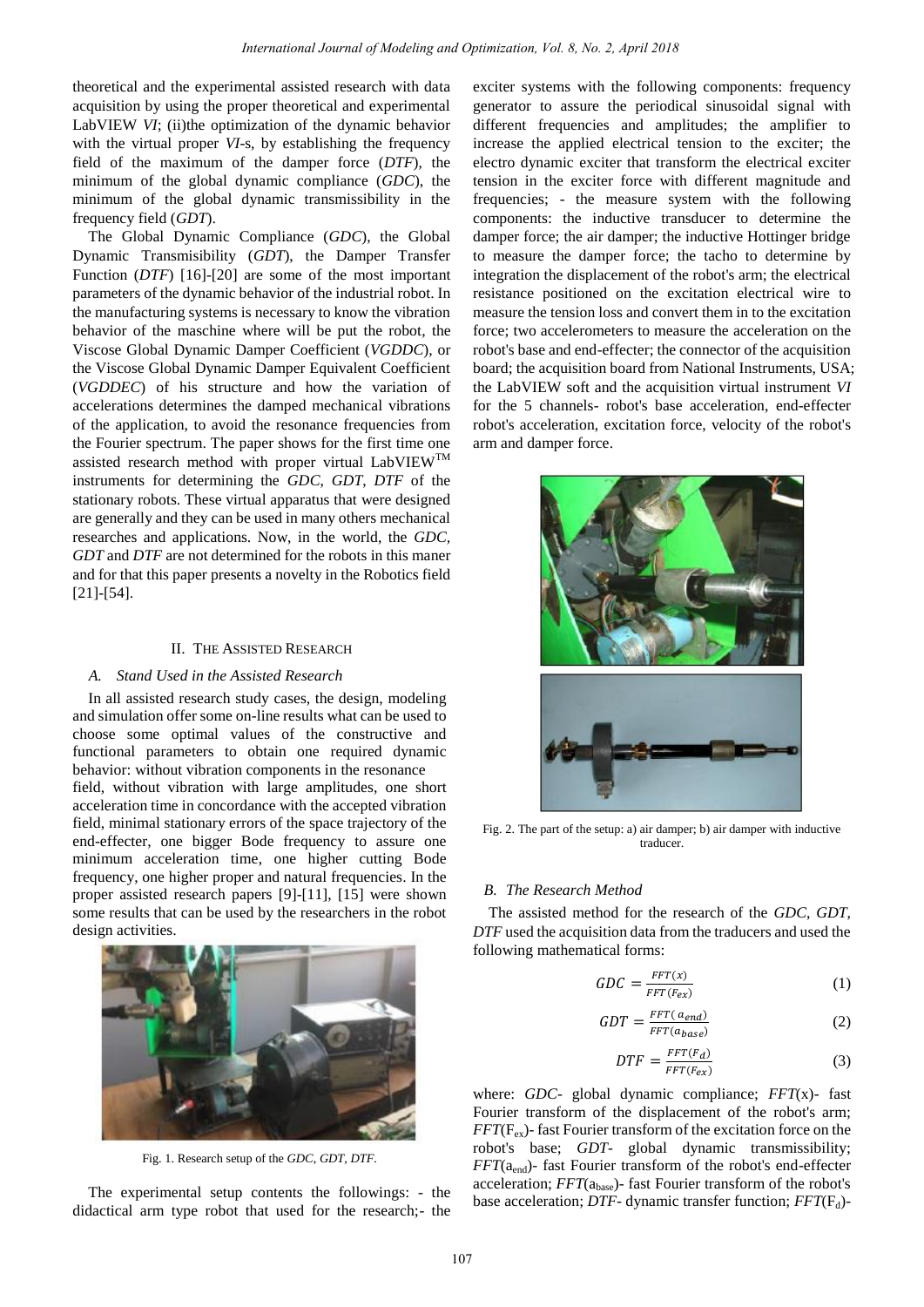fast Fourier transform of the damper force;  $FFT(F_{\alpha}^{\dagger})$ - fast Fourier transform of the excitation force.

For determine the *GDC*, was measured the displacement of the robot's arm and the excitation force on the robot's base, during the variation of the excitation force frequency, between 5-500Hz. Using the LabVIEW *VI* will be determine the frequency Fourier spectrum. Will be shown the minimum values of the magnitude of the *GDC* vs. the frequency field. To determine the minimum values of the *GDC* vs. excitation frequency is necessary to know how the robot structure change his stiffness vs. frequency, finally to avoid the frequency field what determine the increasing the compliance, increasing the displacement of the end-effecter at the external perturbation forces what could transform the robot's structure in to one un controlling robot.

The variation of the *GDT* vs. frequency is necessary to know to avoid the frequency field where the *GDT* increase.

*DTF* is the dynamic parameter that confirm the frequency field where the damper force is active and it is possible to use them. Where the *DTF* is minimum vs. frequency it means that the damper is unusual. His effect is decreased and it is not efficient. Finally the needed the frequency field (*Optimal Field*) must be:

## $OF \in \{\min(GDC)\}\wedge \{\min(GDT)\}\wedge \{\max(DTF)\}\$  (4)

#### *C. Proper Virtual LabVIEW Instrumentation*

The front panel of the used LabVIEW *VI* is shown in Fig.3.



Fig. 3. The front panel of the LabVIEW *VI* of the aquisition data.

| Frecventa  |    | TDG             |
|------------|----|-----------------|
|            | 5  | 1.00E-06        |
|            | 6  | 2.50E-06        |
|            | 7  | 2.50E-05        |
|            | 8  | 4.00E-05        |
|            | 9  | 1.00E-04        |
|            | 10 | 1.50E-04        |
| . .        | 20 | 3.50E-03        |
|            | 30 | 8.00E-04        |
|            | 40 | 1.00E-04        |
|            | 50 | 1.00E-04        |
|            | 60 | 6.00E-04        |
| START FORM | 70 | 2.00E-03<br>r i |
| x.         | 80 | 3.00E-03        |
|            | 90 | 2.00E-03        |
| 100        |    | 1.50E-02        |
| 200        |    | 1.80E-01        |
| 300        |    | 2.4             |
| 400        |    | 1.50E+01        |
| 500        |    | 1.2             |



Fig. 4. The GDT vs. frequency.

GDC- global dynamic compliance;

| Frecventa Fa[N] |                | Fex[N]  | FT       |
|-----------------|----------------|---------|----------|
| 5               | 1.2            | 0.0013  | 923.0769 |
| 6               | 1.2            | 0.001   | 1200     |
| 7               | $\mathbf{1}$   | 0.0014  | 714.2857 |
| 8               | $\mathbf{1}$   | 0.0005  | 2000     |
| 9               | 0.8            | 0.0004  | 2000     |
| 10              | 0.7            | 0.0005  | 1400     |
| 20              | 2              | 0.008   | 250      |
| 30              | 1.8            | 0.007   | 257.1429 |
| 40              | 2.2            | 0.006   | 366.6667 |
| 50              | 1.8            | 0.001   | 1800     |
| 60              | 2.9            | 0.0065  | 446.1538 |
| 70              | 3              | 0.0004  | 7500     |
| 80              | 2.8            | 0.0005  | 5600     |
| 90              | 2.8            | 0.0001  | 28000    |
| 100             | $\overline{2}$ | 0.00001 | 200000   |
| 200             | 2.8            | 0.0001  | 28000    |
| 300             | 2.6            | 0.00008 | 32500    |
| 400             | 3.2            | 0.0001  | 32000    |
| 500             | 2.6            | 0.00008 | 32500    |



DTF- damper transfer function.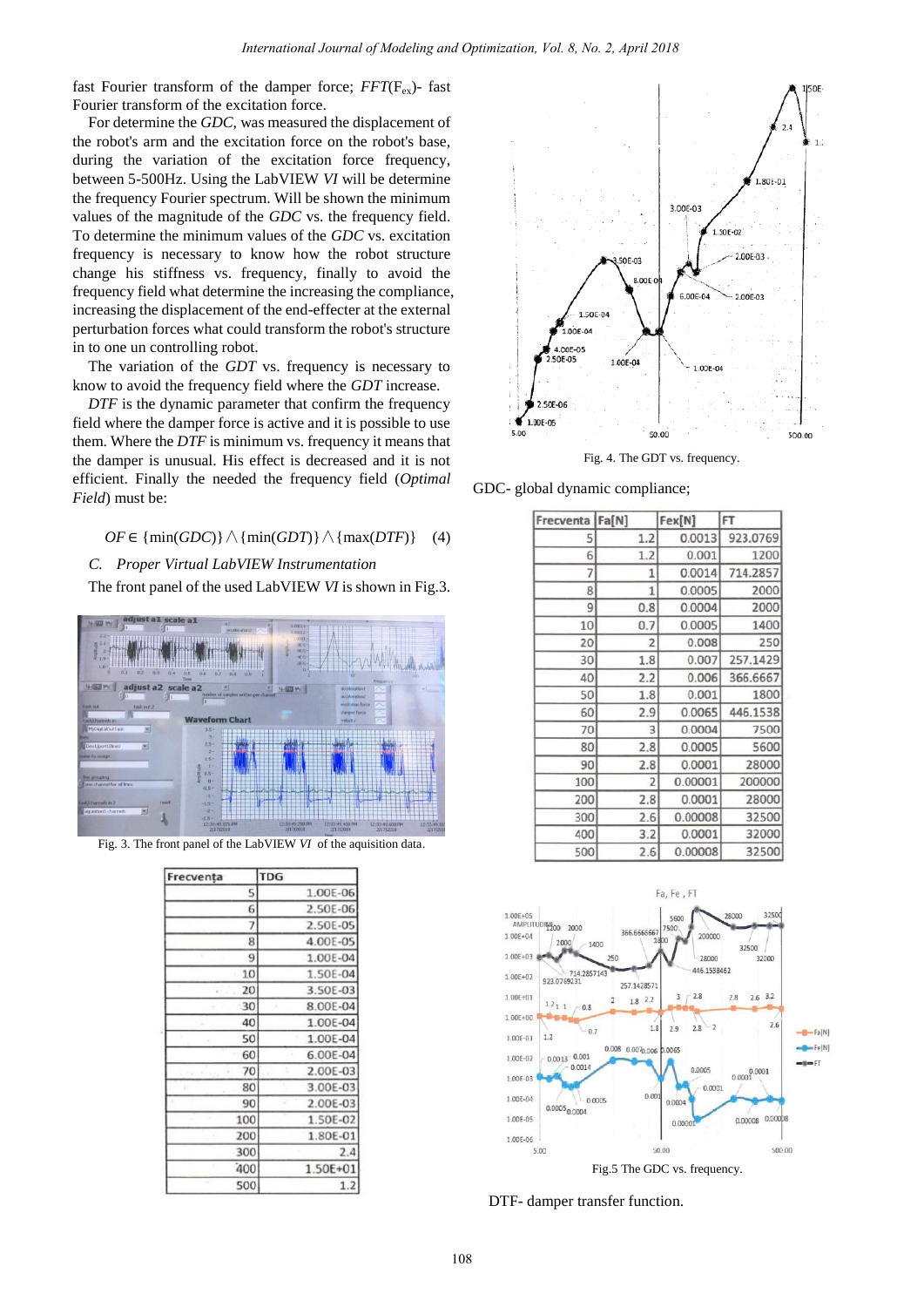| Frecventa | x        | F        | CDG          |
|-----------|----------|----------|--------------|
| 5         | 4.00E-05 | 6.00E-04 | 6.67E-02     |
| 6         | 5.00E-05 | 6.00E-04 | 8.33E-02     |
| 7         | 3.00E-04 | 1.00E-04 | 3.00E+00     |
| 8         | 1.00E-04 | 2.00E-04 | 5.00E-01     |
| 9         | 2.00E-04 | 1.00E-04 | 2.00E+00     |
| 10        | 2.00E-04 | 3.00E-04 | 6.67E-01     |
| 20        | 2.20E-03 | 3.00E-03 | 7.33E-01     |
| 30        | 1.75E-03 | 3.00E-04 | 5.83E+00     |
| 40        | 1.60E-03 | 1.20E-03 | $1.33E + 00$ |
| 50        | 6.20E-04 | 4.00E-04 | 1.55E+00     |
| 60        | 1.50E-03 | 6.20E-04 | $2.42E + 00$ |
| 70        | 2.50E-04 | 1.50E-04 | $1.67E + 00$ |
| 80        | 7.00E-04 | 1.00E-04 | 7.00E+00     |
| 90        | 1.00E-04 | 8.00E-05 | 1.25E+00     |
| 100       | 5.00E-05 | 6.00E-05 | 8.33E-01     |
| 200       | 1.80E-04 | 5.00E-05 | 3.60E+00     |
| 300       | 3.00E-04 | 5.00E-05 | 6.00E+00     |
| 400       | 1.50E-04 | 5.00E-05 | 3.00E+00     |
| 500       | 2.00E-05 | 7.00E-05 | 2.86E-01     |
|           |          |          |              |

The *VI-*s contents the following modules: one module with input data contents the name of the acquisition devise, the command line, the output application name and acquisition application name; one module to establishing the scale of the characteristics; one module of the Fourier spectrum characteristics of all dynamic parameters *GDC*, *GDT* and *DTF*.

## *D. The Results of the Researched Dynamic Behavior Parameters and Discussion*

This paper tries to develop one general assisted methodology of the dynamic behavior in the real and frequency domain of the articulated arm type didactical robot. In the paper were solved the following problems: the theoretical and the experimental assisted research with data acquisition by using the proper theoretical and experimental LabVIEW *VI*; the optimization of the dynamic behavior with the virtual proper *VI*-s; the choice of the optimal frequency field when all three dynamic behavior parameters are optimal. The actual research in the world does not approach the assisted virtual instrumentation for the optimization of the dynamic behavior parameters that were studied in this research [44]-[54].



Fig.6. The characteristics of the DTF, damper force and excitation force.

## III. OPTIMIZATION OF THE ROBOT DYNAMIC BEHAVIOR BY USING THE RESULTS

One way to optimize the dynamic behavior of the is to find

the frequency field where all studied parameters are optimal: the *GDT* is minimum, the *GDC* is minimum and the *DTF* is maximum. In this frequency field the effect of the damper and the robot's stiffness will be maximum and the effect of the vibration to the end-effecter will be minimum. After calculate the relation (4) will obtain the following:  $min(GDC) \in [5,6]$  U  $[8,20]$  U  $[40,50]$  U  $[60,70]$  U  $[400,500]$ ;  $min(GDT) \in [5,10] \cup [40,50]; \qquad max(DTF) \in$ [8,9]U{50}U[70,500];*O min*(*GD*∧*min*(*GDT*)∧*max*(*DTF);* 

$$
OF \in [8,9] \cup \{50\};\tag{5}
$$

We know that between the working frequency and the acceleration time of the movement is the relation:

$$
t_a = \frac{1}{2v} \tag{6}
$$

To obtain the function objective rel.(5), the field of the acceleration time in this condition, must be:

$$
t_a \in \{0.01; 0.05; 0.0625\}.
$$
 (7)

#### IV. CONCLUSION

The results shown in the paper, the researched dynamic behavior parameters, the method and the LabVIEW*VI*-s can be used in many other research in the robotics field.

#### ACKNOWLEDGMENT

The authors tanks to University Politehnica of Bucharest, RomSys Company, TechnoAccord Private Company and Kosice University of Technology for technical support of this research.

#### **REFERENCES**

- [1] W. Tustin, Equipment Reliability Institute: Vibration and Shock Glossary. [Online]. Available: http://www.vibrationandshock.com
- [2] M. D. Licker, *Dictionary of Engineering*, Second Edition, McGraw-Hill, 2003.
- [3] S. Pietrzko, "Comparison of driving point and transmissibility frequency response function of vibratory systems," in *Proc. 9th International Modal Analysis Conference*, IMAC 9, Florence, Italy, 1991.
- [4] A. Olaru, "Virtual LabVIEW instrumentation in the technical research of the robots elements and the systems," Bren Publishing House, 2002, pp.68-75.
- [5] A. Olaru, "Dynamic of the industrial robots", vol. 2, Bren Publishing House, 2001, pp. 167-175.
- [6] A. Olaru and N. Mihai, "Dynamic of the industrial robots," vol. 1, Bren Publishing House, 1999, pp.106-120.
- [7] A. Oprean and A. Olaru, "Theoretical and experimental analyze of position and velocity at articulated arm industrial robot" *Proceedings of the Int. Conf. On Solid Mechanics,* Romanian Academy, 2001, pp.230-238.
- [8] A. Olaru, "Theoretical and experimental research of cinematic and dynamic behavior of industrial robots" in *Proc. the 12<sup>th</sup> International DAAAM Symposium*, 2001, pp.333-334. *DAAAM Symposium, 2001.*
- [9] A. Olaru, "Assisted analyze of the extenics dependent functions in 1D, 2D, 3D and nD dimensions with LabVIEW instrumentation," *ICNCT2013, Proceedings,* Seul, 2013.
- [10] A. Olaru, *Dynamic of industrial Robots*, Bren Edition 2001, Vol. II, ISBN 973-8143-65-9, Bucharest, 2001.
- [11] A. Olaru and N. Mihai, *Dynamic of Industrial Robots*, Bren Edition 1999, Vol. I, ISBN 973- 9493-35-1, Bucharest, 1999.
- [12] D. J. Ewins, *Theory and Practice, In Modal Testing*; John Wiley & Sons, Inc.: New York, 1984.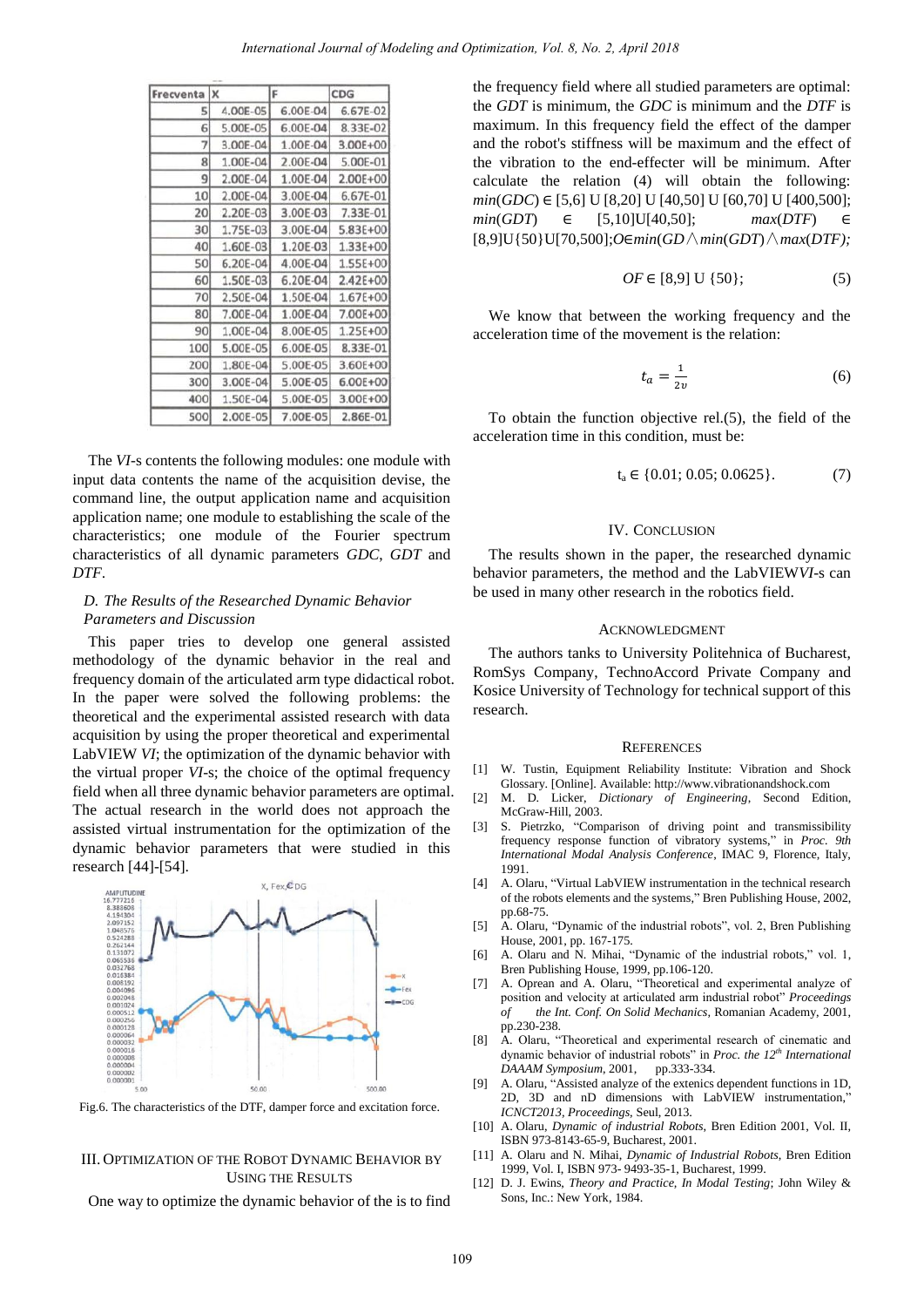- [13] E. O. Brigham, *In The fast Fourier Transform and its Applications;* Pretince Hall Inc.: Englewood Cliffs, New Jersey, 1988.
- [14] T. Butz and O. Stryk, "Modelling and simulation of rheological devices," *Sonderforshungsbereich,* Tehnische Universitat Munchen, Universitat Augsburg, Preprint SFB-438-9911, 1999.
- [15] S. Olaru, A. Oprean, A. Olaru, "Assisted research of the new bouc-wen rheological damper," in *Proc. OPTIROB 2008*, (Ed.) Olaru, A., pp.143-152, ISBN 978-973-648-784-2, Predeal, may 2008, Bren, Bucharest, 2008.
- [16] J. Angeles, F. Ranjbaran, and R.V. Patel, "On the design of the kinematic structure of seven axes redundant manipulators for maximum conditioning," in *Proc. IEEE Int. Conf. Robotics and Automation,* pp. 494–499, ISBN 0-8186-2720-4, Nice, France, May1992.
- [17] J. Angeles, "Fundamentals of robotic mechanical systems: Theory, methods, and algorithms," 3rd Edition, Springer & Verlag, ISBN-10: 0387945407, New York, 2006.
- [18] M. Hajduk, J .Semjon, M. Vagaš, "Design of the welding fixture for the robotic station for spot weldind based on the modular concept,' *Acta Mechanica Slovaca*, no. 3/2009, vol. 13, pp. 30-35, ISSN 1335-2393.
- [19] M. Hajduk, M. Sukop, V. Baláž, J. Semjon, M. Vagaš, "Improving the performance of manufacturing systems based reconfiguring and computer integration," in *Proc. Robtep*, Košice, 2006.
- [20] D. J. Ewins, *Theory and Practice*, In Modal Testing; John Wiley & Sons, Inc.:New York, 1984.
- [21] A. Olaru *et al*., "Optimizing the global dynamic compliance by using the smart damper and LabVIEW instrumentation," *Applied Mechanics and Materials*, vol. 186, pp. 26-34, 2012
- [22] A. Olaru and S. Olaru, "Research of the industrial robots viscose global dynamic damper coefficient with LabVIEW instrumentation," in *Proc. CAX"2006,* (Ed.) Mikolajczyk T., pp.73- 81, ISBN 978-83-89334-49-7, Bydgoszcz, nov. 2006, Akademia Techniczno-Rolnicza, Bydgoszcz.
- [23] M. Tesch, K. Lipkin, I. Brown, R. Hatton, A. Peck, J. Rembisz, and H. Choset, "Parameterized and Scripted Gaits for Modular Snake Robots," *Advanced Robotics*, vol. 23, no. 9, pp. 1131–1158, Jun. 2009.
- [24] D. R. Jones, "A taxonomy of global optimization methods based on response surfaces," *Journal of Global Optimization*, vol. 21, no. 4, pp. 345–383, 2001.
- [25] J. L. Cohon, "Multi objective programming and planning," *Courier Dover Publications,* 2004.
- [26] V. Coverstone-Carroll, "Optimal multi-objective low-thrust spacecraft trajectories," *Computer Methods in Applied Mechanics and Engineering*, vol. 186, no. 2-4, pp. 387–402, Jun. 2000.
- [27] J. Knowles, "ParEGO: A hybrid algorithm with on-line landscape approximation for expensive multiobjective optimization problems," *IEEE Transactions on Evolutionary Computation*, vol. 10, no. 1, pp. 50–66, Feb. 2006.
- [28] L. Dixon and G. Szego, "The global optimization problem: an introduction," *Towards Global Optimization*, vol. 2, pp. 1 – 15, 1978.
- [29] A. Zilinskas, "Are view of statistical models for global optimization," *Journal of Global Optimization*, vol. 2, no. 2, pp. 145–153, Jun. 1992.
- [30] Y. P. Papalambros and J. D. Wilde, *Principles of Optimal Design Modeling and Computation, Cambridge University Press*, 1988.
- [31] T. Yoshikawa, "Manipulability of robotic mechanisms," *International Journal of Robotic Research,* vol. 4, no. 2, pp. 3–9. 1985.
- [32] H. Asada, "A geometrical representation of manipulator dynamics and its application to arm design, Transactions of ASME," *Journal of Dynamic Systems., Meas. and Control,* vol. 105, pp. 131-135. 1983.
- [33] T. Graettinger and B. H. Krogh, "The acceleration radius: A global performance measure for robotics manipulators," *Journal of Robotics and Automation,* vol. 4, no. 1,1988.
- [34] A. Bowling, "Analysis of robotic manipulator dynamic performance: Acceleration and force capabilities," PhD-thesis, Stanford University, 1998.
- [35] M. Ou and J. Angeles, "Optimum design of manipulators under dynamic isotropy conditions," in *Proc. IEEE International Conference on Robotics and Automation*, vol. 1, pp. 470-475, 1993.
- [36] W. A. Kahn and J. Angeles, "The kinetostatic optimization of robotic manipulators: The inverse and the direct problems," *Transactions of the ASME Journal of Mechanical Design,* vol. 128, no. 1, pp. 168-178, 2006.
- [37] J. K.Salisbury and J. J. Craig, "Articulated hands: Force control and kinematic issues," *International Journal of Robotics Research*, vol. 1, no. 1, pp. 4–17, 1982.
- [38] S. Kirkpatrick, C. D. Gelatt, and M. P. Vecchi, "Optimization by simulated annealing," *Science*, vol. 220, pp. 671-680, 1983.
- [39] L. Ciupitu, "Complex analytic curves for Industrial robot trajectories," in *Proc. the 3-rd Asian Conference on Robotics and Its Application*, Tokyo, Japan, pp. 211-218.
- [40] L. Ciupitu and I. Simionescu, "Optimal location of robot base with respect to the application positions," in *Proc. the 2-nd International Conference on "Optimization of the Robots and Manipulators OPTIROB 2007*, Predeal, Romania, 27-29 May 2006,
- [41] L. Ciupitu, S.Brotac and S. Chivescu, "Optimum position of an industrialrobot used in forge applications," in *Proc. the 4-th International Conference on "Optimization of the Robots and Manipulators" OPTIROB 2009*, ISBN 2066-3854, Editors: Olaru, A., Ciupitu, L. and Olaru, S., Constanta, Mamaia, Romania, May 28-th– 31-st, 2009, pp. 43-47.
- [42] J. Denavit and R. S. Hartenberg, "A kinematic notation for lower-Pair mechanisms based on matrices," *Trans. of ASME, Journal of Applied Mechanics,* 23: 215–221.
- [43] J. T. Feddema, "Kinematically optimal placement for minimum time coordinated motion, robotics and automation," vol. 4, 1996, pp. 3395-3400.
- [44] F. Kovacs and G. Cojocaru, "Manipulatoare, roboți si aplicațiile lor industriale," Editura Facla, Timişoara, 1982.
- [45] I. Simionescu, V. Moise and L. Ciupitu, "Sinteza funcţiilor de transmitere ale mecanismelor," *Journal of Romanian Academy "Studii şi Cercetări de mecanică aplicată*,*"* no. 5-6, 1996, pp. 409-426.
- [46] L. Tian and C. Collins, "Optimal placement of a two-link planar manipulator using a genetic algorithm," Robotica Journal, Cambridge University Press*,* vol. 23, pp. 169-176, 2005.
- [47] A. Olaru, S. Olaru, and N. Mihai, "Proper assisted research method solving of the robots inverse kinematics problem," *Applied Mechanics and Materials,* vol. 555, 2014, pp. 135-147.
- [48] A. Olaru, S. Olaru, and L. Ciupitu, "Assisted research of the neural network by back propagation algorithm," in *Proc. OPTIROB 2010 International Conference*, Calimanesti, Romania, *The Reserch Publishing Services Singapore Book,* 2010, pp. 194-200.
- [49] A. Olaru, S. Olaru, and N. Mihai, "Proper assisted research method solving of the robots inverse kinematics problem," *Applied Mechanics and Materials,* vol. 555, 2014, pp. 135-147.
- [50] A. Olaru, S. Olaru, and L. Ciupitu, "Assisted research of the neural network by back propagation algorithm," in *Proc. OPTIROB 2010 International Conference*, Calimanesti, Romania, May 28-th– 30-th,  $2010.$ <br>[51] S. A.
- Billings and J. J. C. Peyton, "Mapping non-linear integro-differential equations into the frequency domain," *International Journal of Control*, vol. 52, no. 4, pp. 863–879.
- [52] A. Carrella, M. J. Brennan, T. P. Waters, and V. Lopes, "Force and displacement transmissibility of a nonlinear isolator with high-static-low-dynamic-stiffness," *International Journal of Mechanical Sciences*, vol. 55, no. 1, pp. 22–29, 2012.
- [53] S. Chakraverty and D. Behera, "Dynamic responses of fractionally damped mechanical system using homotopy perturbation method," *Alexandria Engineering Journal*, *52*(2013), 557–562, 2013.
- [54] K. Diethelm and A. D. Freed, "The frac PECE subroutine for the numerical solution of differential equations of fractional order," *Forschung und wissenschaftliches Rechnen*, 1999, pp. 57–71, 1998.
- [55] G. J. Efstathiades and C. J. H. Williams, "Vibration isolation using non-linear springs," *International Journal of Mechanical Sciences*, vol. 9, pp. 27–44, 1967.
- [56] B. Fang, S. Li, and W. Huang, " Performance analysis for a new whole-spacecraft isolation using viscoelastic damping material," *International Society for Optics and Photonics*, 2011.
- [57] R. Genesio and A. Tesi, "Harmonic balance methods for the analysis of chaotic dynamics in nonlinear systems," *Automatica*, vol. 28, no. 3, pp. 531–548, 1992.
- [58] F. Guo, C. B. Du, and R. P. Li, "Relaxation constitutive model for magnetorheological elastomers based on fractional derivative," Nanjing: Hohai University, 2012.



**Adrian Olaru** finishes the University Politehnica of Bucharest, the Faculty of Machine-Tools, Machine and Manufacturing Systems Department. Now, from 1998, he is a university full professor, and he teach the following courses: Industrial Robots Dynamics Behavior, LabVIEW application in modeling and simulation of the dynamic behavior of robots and Personal and social robots. I am a doctor from 1989. In the last ten years he have been leading the following

research projects: computer aided research and design for the hydraulic amplifiers of pneumatic and hydraulic screwdrivers; computer aided research over the dynamic behavior of the forging manipulator orientation modulus; computer aided research over dynamic behavior of the charging manipulators tipping modulus; computer aided research over dynamic behavior of the charging manipulators translation modulus; experimental